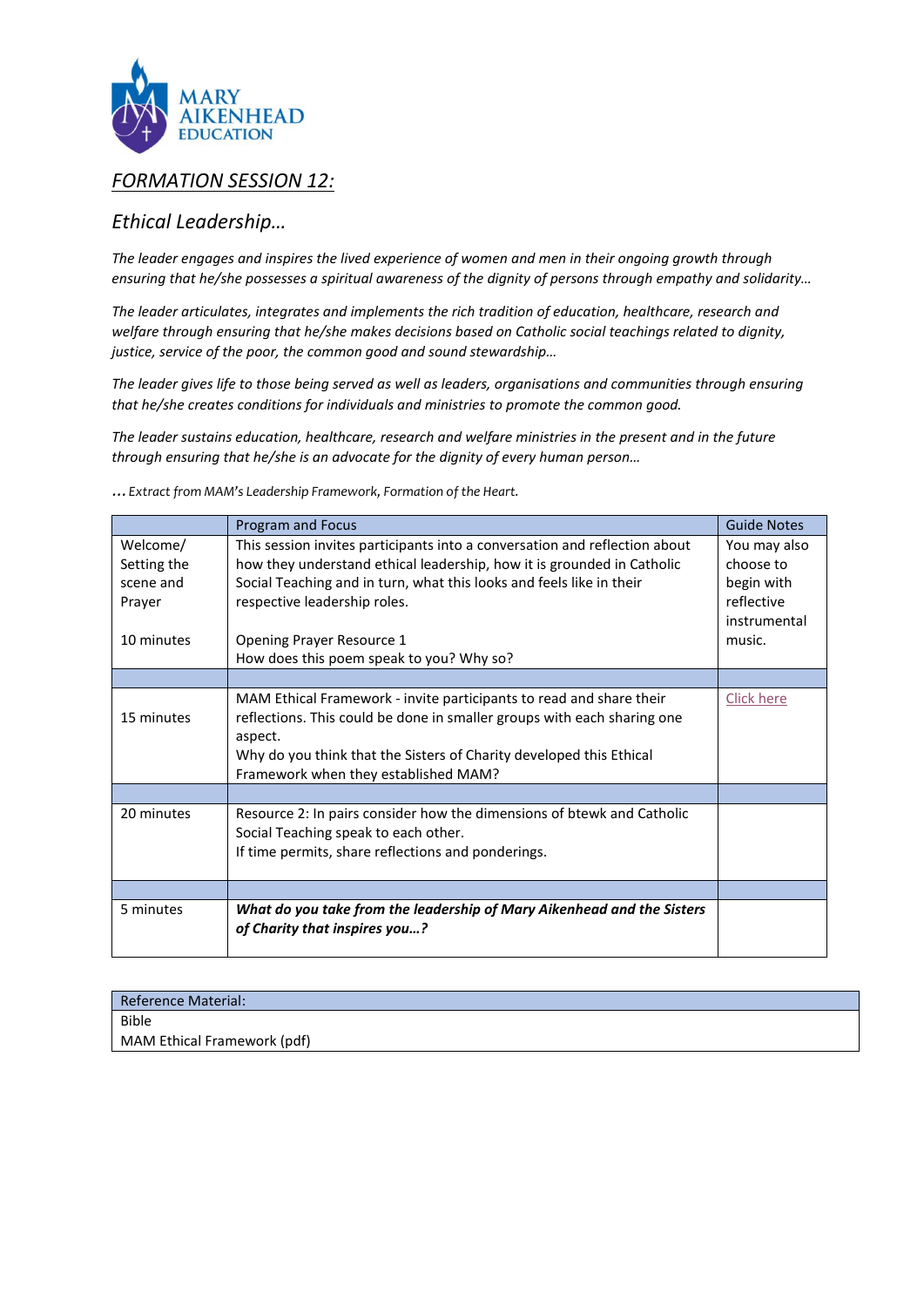Resource 1: Opening Reflection:

# *One Tree…*

*They wanted to tear down the tulip tree, our neighbours, last year. It throws a shadow over their vegetable patch, the only tree in our backyard.* 

*We said no.*

*Now they've hired someone to chainsaw an arm—the crux on our side of the fence and my wife, in tousled hair and morning sweat, marches to stop the carnage, mid-limb. It reminds her of her childhood home, a shady place to hide. She recites her litany of no, returns.* 

*Minutes later, the neighbours emerge.* 

*The worker points to our unblinded window. I want to say, it's not me, slide out of view behind a wall of cupboards, ominous breakfast table, steam of tea, our two young daughters now alone. I want no trouble. Must I fight for my wife's desire for yellow blooms when my neighbours' tomatoes will stunt and blight in shade?* 

*Always the same story: two people, one tree, not enough land or light or love.* 

*Like the baby brought to Solomon, someone must give. Dear neighbour, it's not me.* 

*Bloom-shadowed, light-deprived, they lower the chainsaw again.*

*Philip Metres*

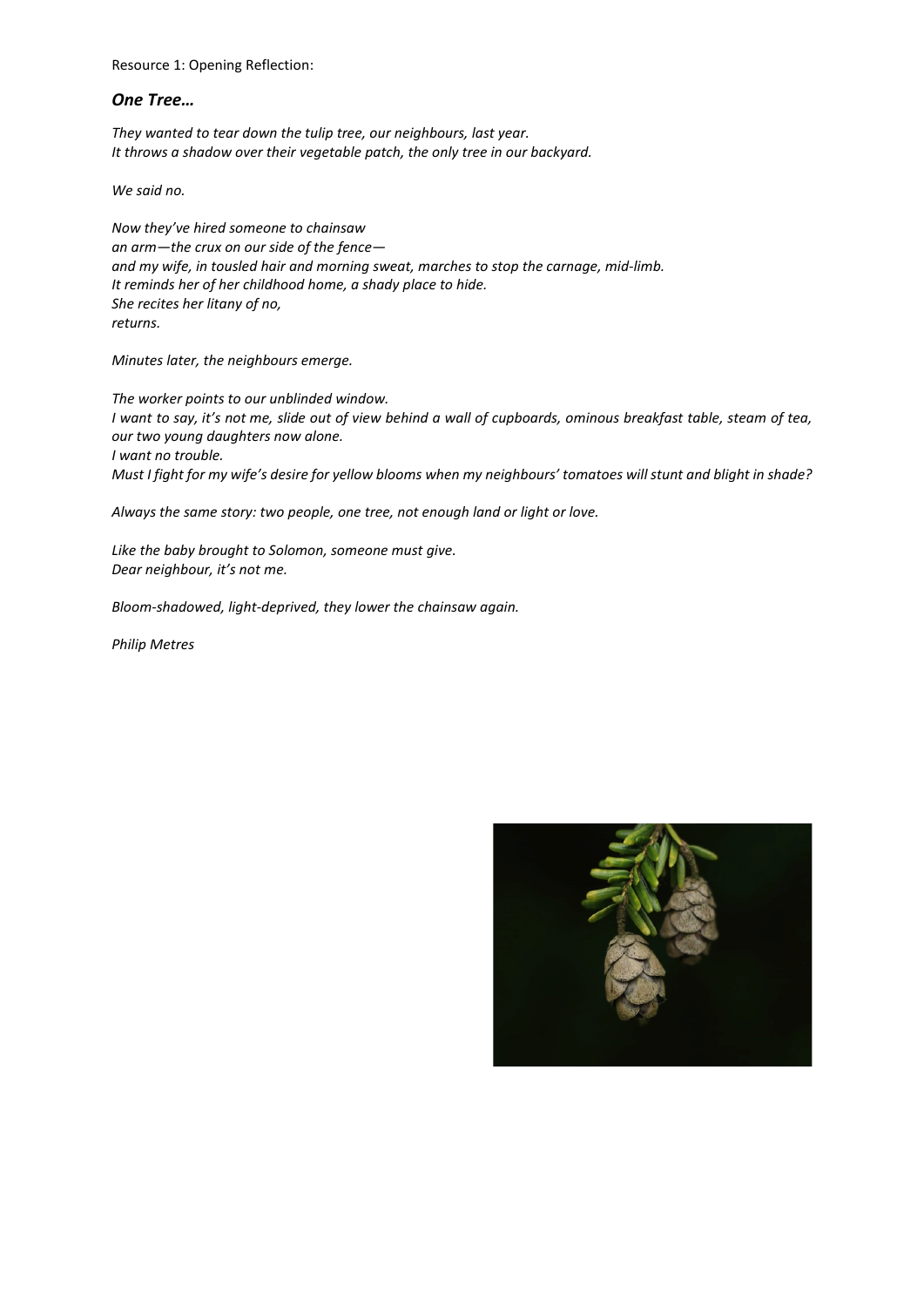# Ethical Framework for Mary Aikenhead Ministries

#### **Introductory Statement**

*The permanent principles of the Church's social doctrine* ... *are: the dignity of the human person, the common good, subsidiarity, and solidarity. These principles, the expression of the whole truth about the human person known by reason and faith, are born of "the encounter of the Gospel message and of its demands summarised in the supreme commandment of love of God and neighbour in justice with the problems emanating from the life of society".*

# **Compendium of the Social Doctrine of the Church, par.160**

#### **THE FOUR PERMANENT PRINCIPLES**

#### **The Dignity of the Human Person**

*God has imprinted his own image and likeness on man (cf. Gen* 1:26), *conferring upon him an incomparable dignity ... In effect, beyond the rights which man acquires by his own work, there exist rights which do not correspond to any work he performs, but which flow from his essential dignity as* a *person.* **John Paul II,**  *Centesimus Annus,* **1991, #11** 

#### **The Common Good**

*It grows increasingly true that the obligations of justice and love are fulfilled only if each person, contributing to the common good, according to his own abilities and the needs of others, also promotes and assists the public and private institutions dedicated to bettering the conditions of human life.* 

#### **Paul VI** *Gaudium et Spes,* **1965, #30**

### **Subsidiarity**

*Just as it is gravely wrong to take from individuals what they can accomplish by their own initiative and industry and give it to the community, so also it is an injustice and at the same time* a *grave evil and disturbance of right order to assign to a greater and higher association what lesser and subordinate organisations can do.* **Pius XI,**  *Quadragesimo Anno,* **1931, #79** 

#### **Solidarity**

*Solidarity is undoubtedly* a *Christian virtue ... In the light of faith: solidarity seeks to go beyond itself, to take on the*  specifically Christian dimension of total gratuity, forgiveness and reconciliation. One's neighbour is then not only a human *being with his or her own rights and a fundamental equality with everyone else, but becomes the living image of God the Father, redeemed by the blood of Jesus Christ and placed under the permanent action of the Holy Spirit.* 

#### **John Paul II,** *Solicitudo Rei Socialis,* **1987, #40**

#### **THE ETHICAL FRAMEWORK**

This is an ethical framework, rather than a complete code of ethics. It is meant to be used in conjunction with other relevant documents, including the Theological Statement of Mary Aikenhead Ministries, the Leadership Framework for Mary Aikenhead Ministries and relevant canon and civil law and the teachings of moral theology.

The Ethical Framework is a public statement of what the works of Mary Aikenhead Ministries stand for and what the wider community can expect of these Catholic services.

In faithfulness to the Gospel, the social doctrine of the Church and its moral teaching, the Ethical Framework for Mary Aikenhead Ministries will:

• Provide a guide for the behaviour and decision-making of all persons in Mary Aikenhead Ministries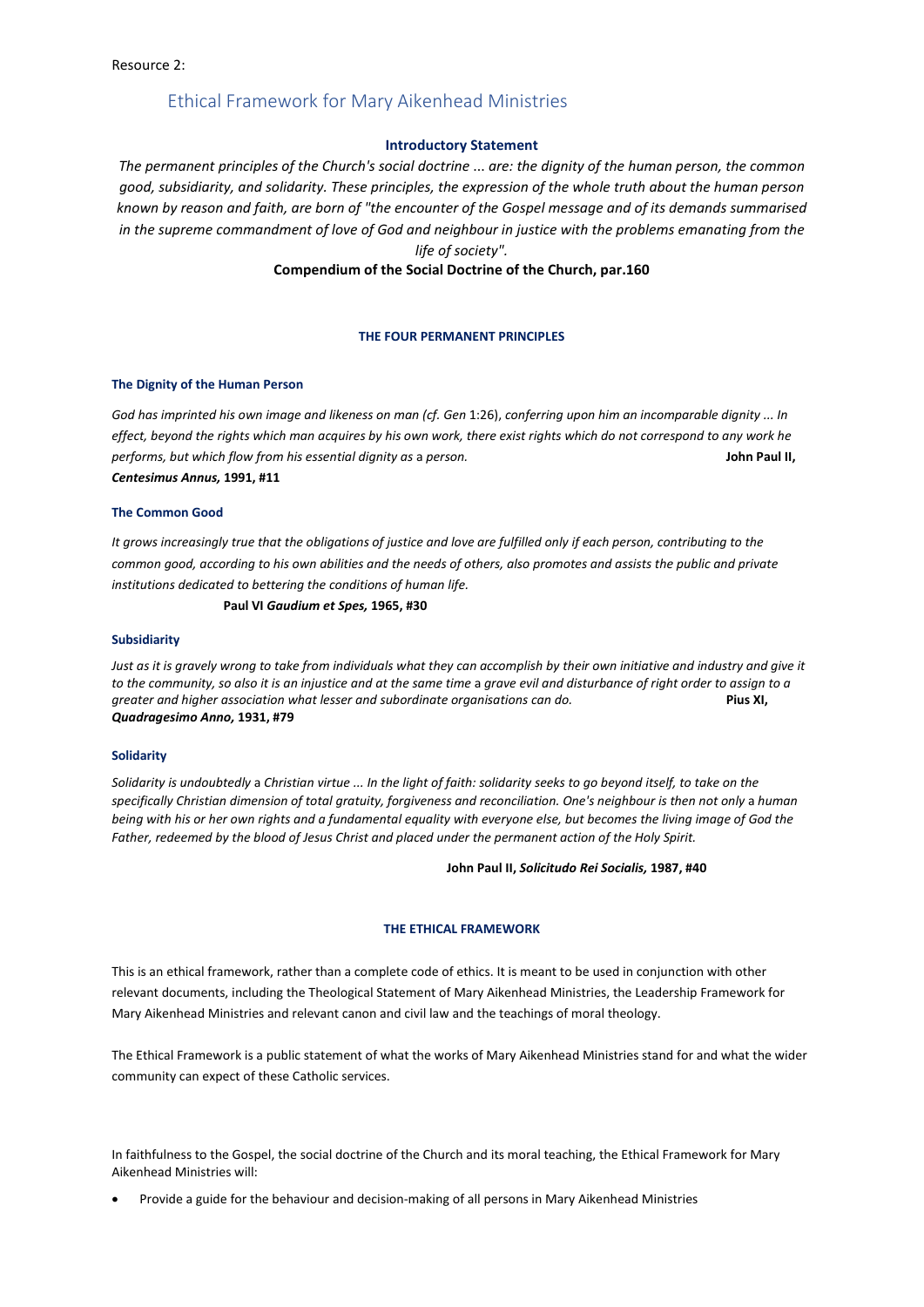- Facilitate a prophetic stance against policies, positions and practices contrary to the vision and values of Mary Aikenhead Ministries
- Encourage an organisational culture which expresses the vision and values of Mary Aikenhead Ministries. 1

## **Human Dignity**

- Recognises the dignity of each individual human person as inviolable
- Brings with it natural rights and duties
- Promotes the human rights especially of those who lack services, lack access to services, cannot participate or are refused the opportunity to participate in significant national, state and/or community activities and discussions
- Ensures that every person, especially the most disadvantaged and marginalised, has reasonable access to more than just the basic necessities of life.

### **The Common Good**

- Actively seeks conditions that enhance the good of all
- Requires that the poor, the marginalised and, in all cases, those whose living conditions interfere with their holistic growth should be the focus of particular concern
- Ensures a response to injustice at local and global levels and a commitment to working for a more just society and a more humane world
- Takes the issue of poverty beyond charitable acts and into the questioning and challenging of social values and structures
- Demonstrates responsible stewardship in the quality and professionalism of individual and collective work
- Fosters collaboration rather than hierarchical management, ensuring a cohesive engagement of all involved
- Contributes to the achievement of a quality common life together
- Takes responsibility for caring for the environment.

### **Subsidiarity**

- Enables participation of and among those who make up the organisation
- Fosters life within the organisation, without undue social control and unwarranted interference
- Ensures participation in decision-making processes affecting personal and organisational life
- Promotes decision-making that is empowering of those involved and affected in the process
- Ensures that decision-making processes include consultation with those who will be most affected by them.

## **Solidarity**

- Acknowledges that our responsibilities to each other cross national, racial, cultural, economic and ideological differences
- Respects and promotes personal, social, economic, cultural and political rights
- Presents a spiritual and material solidarity with all people, especially those who are marginlised, vulnerable or distressed, giving priority to those in greatest need.

**This document (The Ethical Framework) is copyright © Sisters of Charity of Australia. It may not be reprinted, distributed or altered without the written permission of the Congregational Leader of the Sisters of Charity of Australia.**

**\_\_\_\_\_\_\_\_\_\_\_\_\_\_\_\_\_\_\_\_\_\_\_\_\_\_\_\_\_\_\_\_\_\_\_\_\_\_\_\_\_\_\_\_\_\_\_\_\_\_\_\_\_\_\_\_\_\_\_\_\_\_\_\_\_\_\_\_\_\_\_\_\_\_\_\_\_\_\_\_\_\_\_\_\_\_\_\_\_\_\_\_\_\_\_\_\_\_\_\_**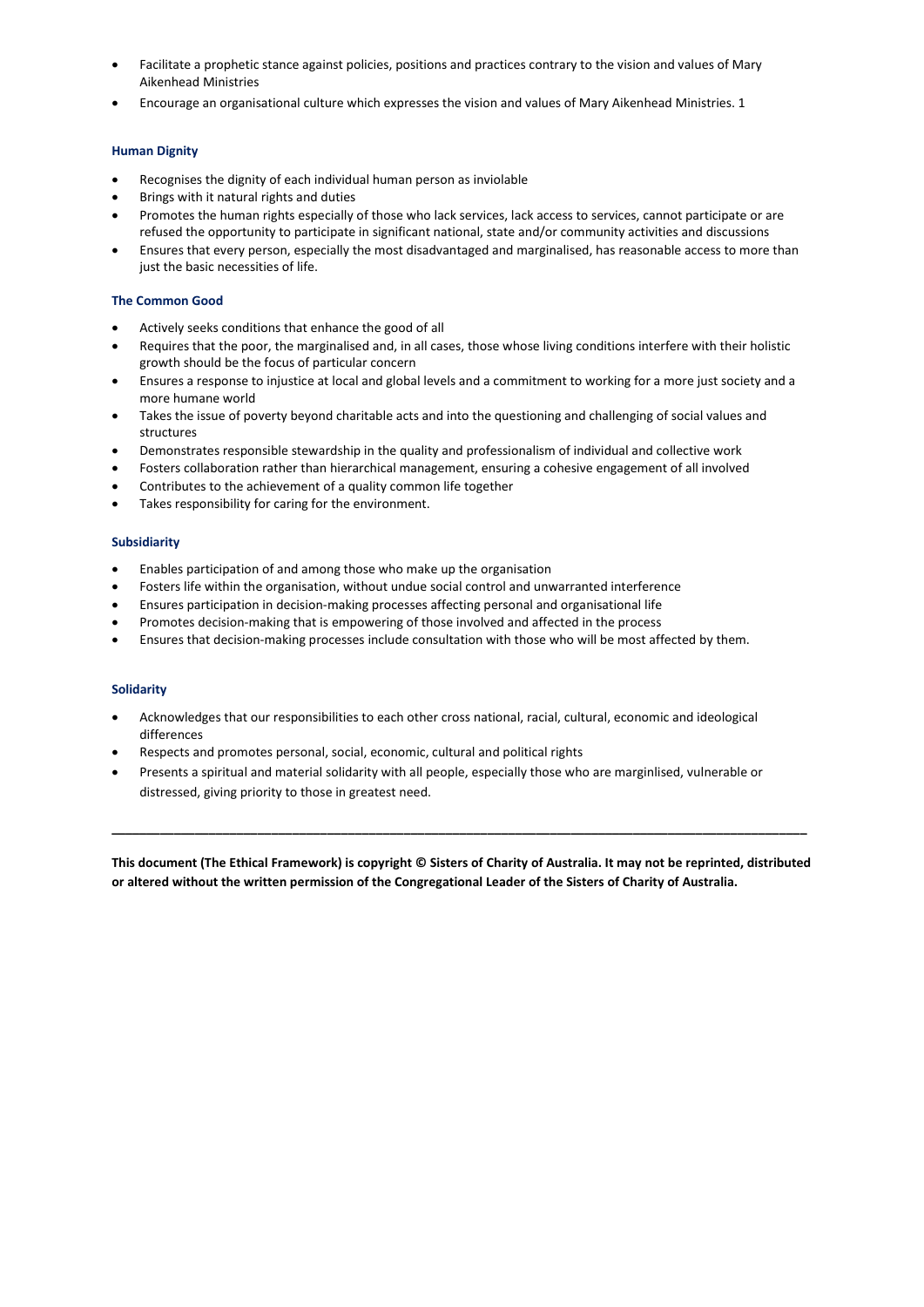# Resource 3:

| The MAM Ethical                                                                                                                                                                                                                                                                                                                                                                                                                                                                                                                                                                                                                        | <b>Human Dignity:</b>                                                                                                                                                                                                                                                                                                                                                                                                                                                                                                                                                                      | The Common Good:                                                                                                                                                                                                                                                                                                                                                                                                                                                                                                                                                                                                                                                                                                                                                                                                                                                                                                                                                                                       | Subsidiarity:                                                                                                                                                                                                                                                                                                                                                                                                                                                                                                                                                                  | Solidarity:                                                                                                                                                                                                                                                                                                                                                                                                                                                     |
|----------------------------------------------------------------------------------------------------------------------------------------------------------------------------------------------------------------------------------------------------------------------------------------------------------------------------------------------------------------------------------------------------------------------------------------------------------------------------------------------------------------------------------------------------------------------------------------------------------------------------------------|--------------------------------------------------------------------------------------------------------------------------------------------------------------------------------------------------------------------------------------------------------------------------------------------------------------------------------------------------------------------------------------------------------------------------------------------------------------------------------------------------------------------------------------------------------------------------------------------|--------------------------------------------------------------------------------------------------------------------------------------------------------------------------------------------------------------------------------------------------------------------------------------------------------------------------------------------------------------------------------------------------------------------------------------------------------------------------------------------------------------------------------------------------------------------------------------------------------------------------------------------------------------------------------------------------------------------------------------------------------------------------------------------------------------------------------------------------------------------------------------------------------------------------------------------------------------------------------------------------------|--------------------------------------------------------------------------------------------------------------------------------------------------------------------------------------------------------------------------------------------------------------------------------------------------------------------------------------------------------------------------------------------------------------------------------------------------------------------------------------------------------------------------------------------------------------------------------|-----------------------------------------------------------------------------------------------------------------------------------------------------------------------------------------------------------------------------------------------------------------------------------------------------------------------------------------------------------------------------------------------------------------------------------------------------------------|
| Framework referenced<br>with 'By this everyone<br>will know'<br>Thinking about your<br>work, your<br>relationships, your<br>communication, your<br>decisions Who am I<br><u>as a leader?</u><br><u>What</u> and where are<br>the points of<br>intersection with your<br>leadership and both<br>these foundational<br>documents?<br>What do you ponder<br>when you think of<br>yourself within this<br>frame: remembering<br>that both of these<br>documents are<br>aspirational and that<br>we are all 'a work in<br>progress'?<br>Any opportunities?<br>What can I do?<br>What should I do?<br>How should I be?<br>The love of Christ | Recognises the<br>dignity of each<br>individual human<br>person as inviolable<br>Brings with it natural<br>rights and duties<br>Promotes the human<br>rights especially of<br>those who lack<br>services, lack access<br>to services, cannot<br>participate or are<br>refused the<br>opportunity to<br>participate in<br>significant national,<br>state and/or<br>community activities<br>and discussions<br>Ensures that every<br>person, especially<br>the most<br>disadvantaged and<br>marginalised, has<br>reasonable access to<br>more than just the<br>basic necessities of<br>life. | <b>Actively seeks</b><br>conditions that<br>enhance the good of<br>all<br>Requires that the<br>poor, the<br>marginalised and, in<br>all cases, those whose<br>living conditions<br>interfere with their<br>holistic growth should<br>be the focus of<br>particular concern<br>Ensures a response to<br>injustice at local and<br>global levels and a<br>commitment to<br>working for a more<br>just society and a<br>more humane world<br>Takes the issue of<br>poverty beyond<br>charitable acts and<br>into the questioning<br>and challenging of<br>social values and<br>structures<br>Demonstrates<br>responsible<br>stewardship in the<br>quality and<br>professionalism of<br>individual and<br>collective work<br><b>Fosters collaboration</b><br>rather than<br>hierarchical<br>management,<br>ensuring a cohesive<br>engagement of all<br>involved<br>Contributes to the<br>achievement of a<br>quality common life<br>together<br>Takes responsibility<br>for caring for the<br>environment. | Enables<br>participation of<br>and among those<br>who make up the<br>organisation<br>Fosters life within<br>the organisation,<br>without undue<br>social control and<br>unwarranted<br>interference<br><b>Ensures</b><br>participation in<br>decision-making<br>processes<br>affecting<br>personal and<br>organisational<br>life<br>Promotes<br>decision-making<br>that is<br>empowering of<br>those involved<br>and affected in<br>the process<br>Ensures that<br>decision-making<br>processes include<br>consultation with<br>those who will be<br>most affected by<br>them. | Acknowledges<br>that our<br>responsibilities to<br>each other cross<br>national, racial,<br>cultural,<br>economic and<br>ideological<br>differences<br>Respects and<br>promotes<br>personal, social,<br>economic,<br>cultural and<br>political rights<br>Presents a<br>spiritual and<br>material<br>solidarity with all<br>people, especially<br>those who are<br>marginlised,<br>vulnerable or<br>distressed, giving<br>priority to those<br>in greatest need. |
| impels us<br>A source of witness<br>A call to action<br>Experiencing the love of<br>Christ in all structures,<br>processes, programs,<br>relationships and actions                                                                                                                                                                                                                                                                                                                                                                                                                                                                     |                                                                                                                                                                                                                                                                                                                                                                                                                                                                                                                                                                                            |                                                                                                                                                                                                                                                                                                                                                                                                                                                                                                                                                                                                                                                                                                                                                                                                                                                                                                                                                                                                        |                                                                                                                                                                                                                                                                                                                                                                                                                                                                                                                                                                                |                                                                                                                                                                                                                                                                                                                                                                                                                                                                 |